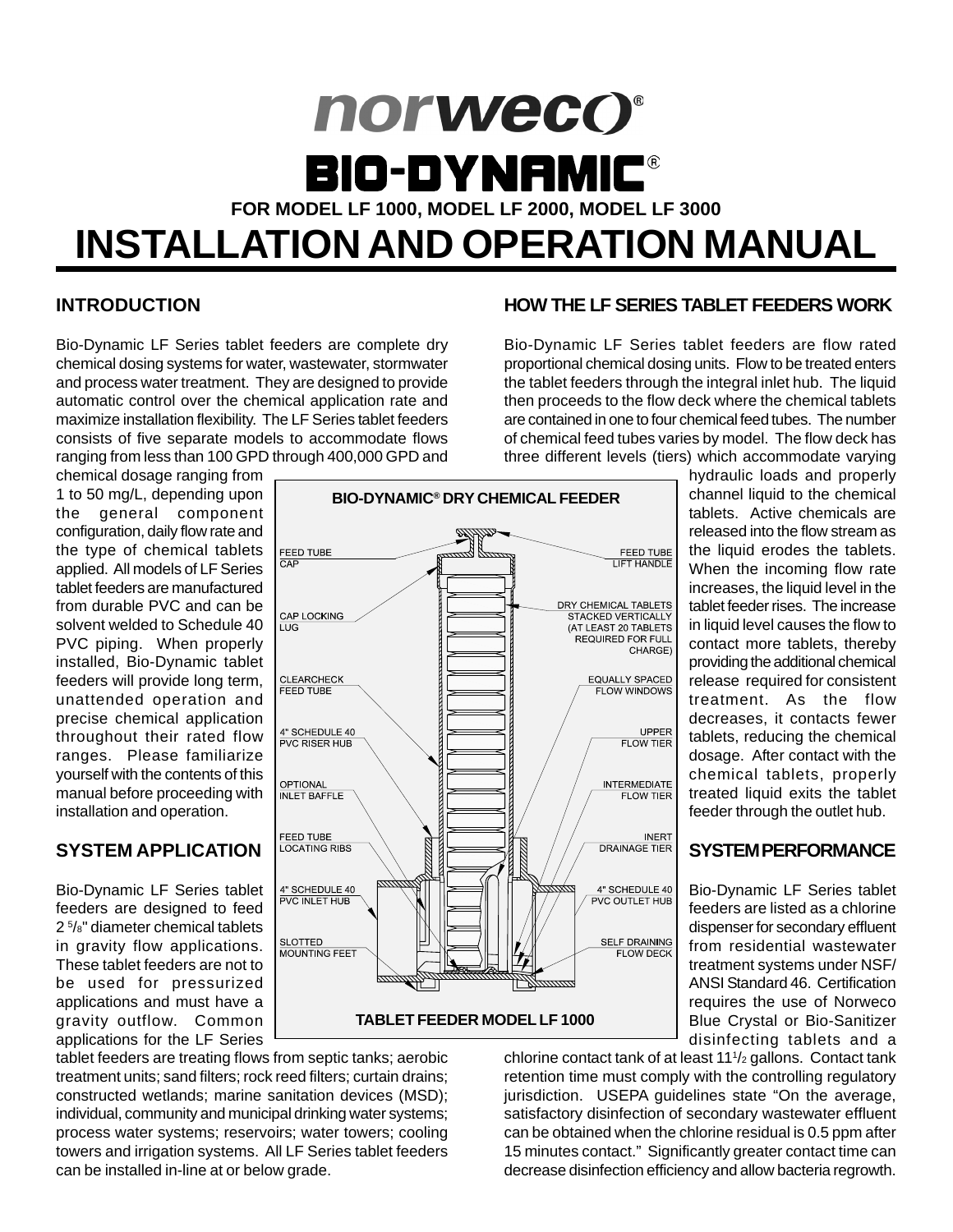#### **GENERAL INSTALLATION INSTRUCTIONS**

Bio-Dynamic LF Series tablet feeders can be installed into any gravity flow water supply or wastewater treatment system. When used for potable water disinfection, the feeder is typically installed at grade following final filtration and just prior to a storage or detention tank. For wastewater disinfection applications, the tablet feeder is installed following clarification and prior to or in a chlorine contact tank. Installation can be at grade or direct buried. For dechlorination, feeders can be installed in or immediately following the chlorine contact tank. When chlorinating and dechlorinating effluent, two separate Bio-Dynamic tablet feeders must be installed. Do not mix chlorination and dechlorination tablets within the same tablet feeder.



Integrally molded inlet and outlet hubs allow direct connection of the tablet feeder to Schedule 40 PVC piping. Adaptor couplings should be used, if necessary, to modify piping diameters and insure a secure piping connection to the tablet feeder. The effluent line must allow for a  $\frac{1}{8}$ " fall per linear foot of run along the entire piping run. All tablet feeders must be installed plumb and level to insure proper operation. Place a bubble level on the feeder before final installation to confirm the unit is plumb and level, side to side and end to end. Always recheck level after installation.

#### **INSTALLATION AT GRADE**

LF Series tablet feeders can be installed at grade, in-line or mounted in the contact tank of a water or wastewater treatment system. The installation should be accessible for routine operator maintenance. To mount the unit, use  $5/16"$ diameter corrosion resistant bolts to secure the four integrally molded mounting feet to the deck of the contact tank, concrete pad or mounting brackets, as required. For contact tank installations, use PVC or aluminum mounting brackets to prevent corrosion (See Figure A).

#### **DIRECT BURIAL INSTALLATION**

All models of LF Series tablet feeders may be installed below grade without a manhole or secondary enclosure. Prepare an excavation to the proper depth (See Figure B), including a sand or fine gravel leveling pad at least 4" thick. The tablet feeder must be supported by this pad before inlet and outlet piping is attached to the feeder. Excavated trenches should be smooth and free of debris to prevent damage to the pipe. Connecting lines should be laid continuously and unspliced to undisturbed earth beyond the limits of the excavation (See Figure C). Schedule 40 PVC, cast iron or similar materials may be used, subject to the approval of local codes. Solvent weld the inlet and outlet lines to the inlet and outlet hubs using PVC primer and cement. A 4" Schedule 40 PVC pipe with tamper-proof cap (not supplied) will be used as a riser to grade. Connect the pipe to the riser hub using PVC primer and cement. Do not cement the cap. Check the system for plumb and level from side to side, end to end and vertically along the riser pipe. Backfill the excavation. Fine, loose fill should be used to backfill the excavation and plumbing line trenches. Exercise care when backfilling. Finished grade should be at least 3" below the top of the riser pipe and should slope away for surface drainage. Recheck that the feeder is plumb and level.



#### **EXISTING SYSTEM RETROFIT**

If the existing treatment system piping is in good condition, the feeder can be fitted directly into the appropriate location. When installing a tablet feeder into an existing disinfection system, it is recommended that the chlorine contact tank be pumped and thoroughly cleaned with a diluted bleach solution prior to installation of the feeder. Failure to properly clean the contact tank may result in inadequate disinfection of the wastewater. It is also necessary to inspect all upstream and downstream treatment components to confirm that they are installed and functioning properly.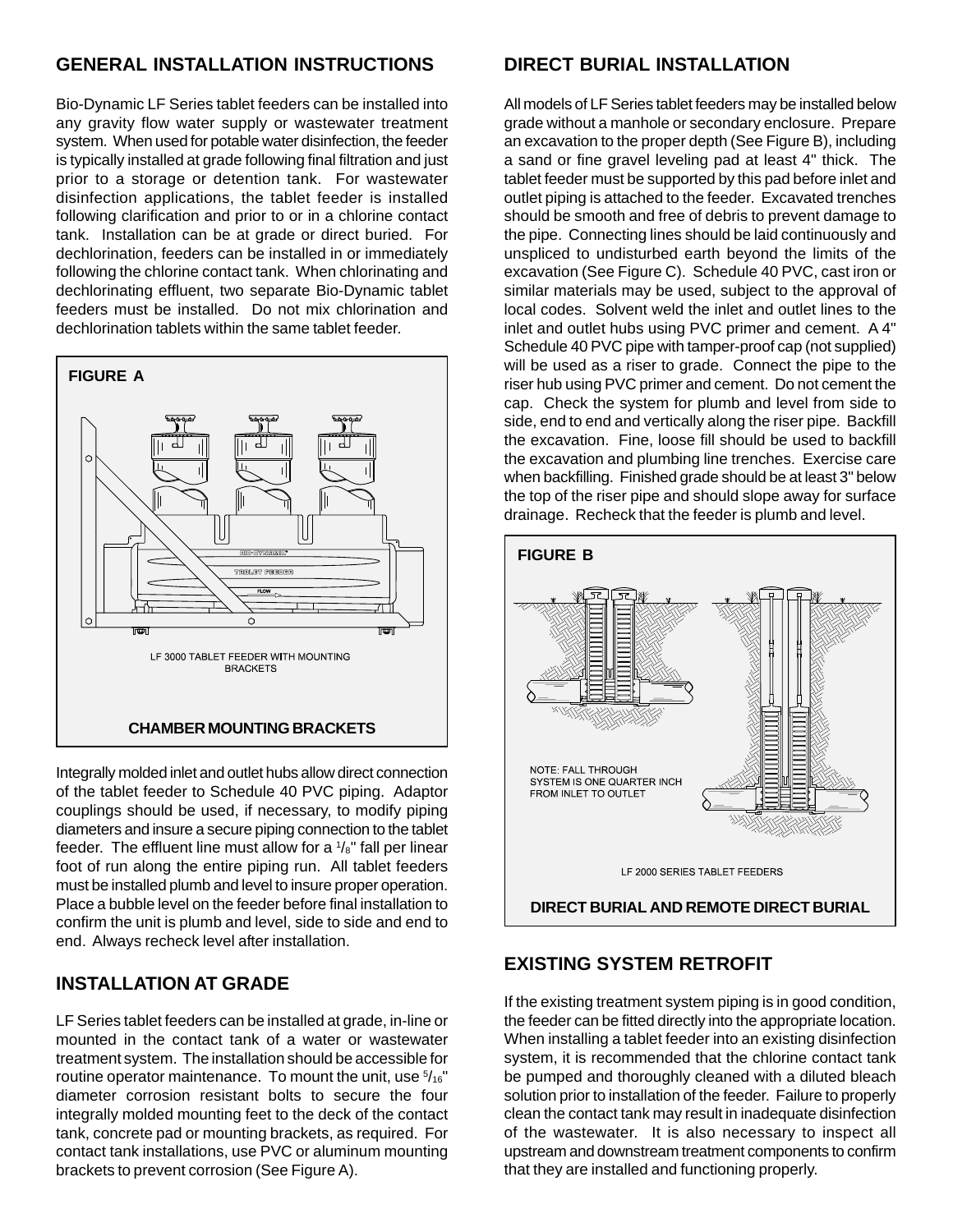#### **TIERED FLOW DECK**

A multi-tiered flow deck is incorporated in all LF Series tablet feeders. This allows consistent chemical application to low, sustained, variable, intermittent and surge flows. Liquid is channeled through the three tiers of the flow deck in proportion to the hydraulic load (See Figure D). The lowest tier of the flow deck is the inert drainage tier. The inert drainage tier directs liquid to the feed tube during low flow conditions and forms a drainage channel to dry the tablets when there is no flow. As the flow increases, the liquid is channeled through the intermediate flow tier. This tier directs the increased flow to the chemical tablets and allows more tablets to contact the liquid. At higher flow rates, the liquid rises to the upper flow tier. The upper tier dissipates excess flow velocity and produces a consistent chemical dosage. The flow deck incorporates a retaining ring with locating ribs for the feed tubes. The locating ribs engage positioning slots in the feed tube to secure the tube in the proper installation position for the feeder's rated capacity.



#### **CLEARCHECK® FEED TUBE AND CAP**

The LF Series tablet feeders are equipped with molded, chemical feed tubes with twist lock caps. Each feed tube and cap are constructed of NSF/ANSI Standard 61 listed PVC for durability and long life. The feed tube is manufactured with the translucent ClearCheckdesign. This design allows the operator or service provider to determine whether tablet refill is required simply by visual inspection without removing the tube from the feeder. The feed tube utilizes chemical tablets with the nominal weight and dimensions of 5 ounces,  $2^{5}/s$ " diameter and 13/16" to 1" height. Slots molded directly into the bottom of the feed tube allow the chemical tablets to dry during intermittent or prolonged no flow periods. The twist lock cap fits securely inside the chemical feed tube to allow convenient installation of the tube and cap within a 4" Schedule 40 PVC riser pipe.

#### **REMOTE REMOVAL SYSTEM**

A remote removal system is available for direct burial installations to allow for safe removal, recharge and reinstallation of the feed tube from grade. The remote removal system consists of a top-threaded feed tube cap, one extension and one handle. For use, replace the standard cap with the top-threaded cap. The top-threaded cap locks into the feed tube, then the extension and handle are threaded onto the top of the new cap (See Figure E). Additional extensions are available for deeper installations and can be added or removed any time. The extension(s) and handle remain in place during system operation and standard feed tube filling instructions apply.



#### **FILLING AND INSTALLING THE FEED TUBE**

Before handling any chemical tablets, carefully read the product container label and the **CAUTION** section of these instructions. When filling the feed tube, always wear rubber gloves and safety goggles or a face shield for proper protection. Follow all handling instructions for the chemical tablets used. To fill the feed tube, remove it from the feeder. Rinse the feed tube and cap thoroughly with fresh water. Dry as required. Hold the tube, slotted end up, at a 30° to 45° angle and slide the chemical tablets into the open feed tube, one tablet at a time. Insure that each tablet lies flat, against the next and evenly on top of one another, in the feed tube (See Figure F). Use a gloved hand to retain the tablets inside the open end of the inverted tube until it has been evenly and completely filled. Carefully return the tube to the upright position. Replace the cap and slide the feed tube into the body of the feeder, slotted end down. The slots in the bottom of the feed tube must properly engage the locating ribs molded into the flow deck. Be sure the feed tube is fully engaged within the feeder and rests evenly on the flow deck. Utilize the Chemical Consumption Record on the back of this manual to track the chemical refill pattern.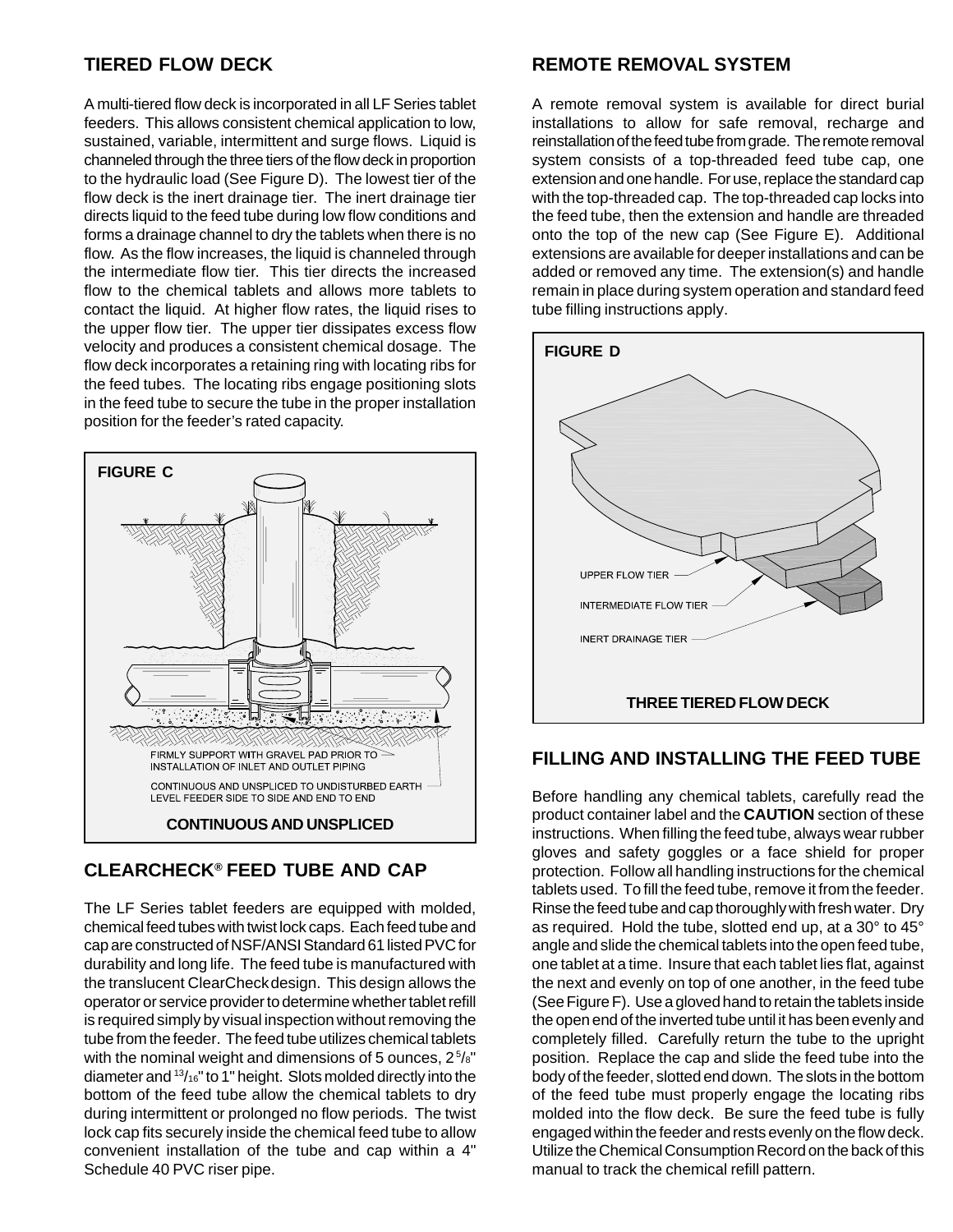#### **BIO-SANITIZER® DISINFECTING TABLETS**

If the tablet feeder is to be used for the disinfection of water or wastewater, a (10 lb., 25 lb., 45 lb. or 100 lb.) supply of Bio-Sanitizer disinfecting tablets is available from your local distributor. Bio-Sanitizer tablets insure dependable disinfection for water and wastewater treatment system flow and other applications where a predictable long-term source of chlorine is desirable. The tablets are manufactured from pure calcium hypochlorite and contain at least 70% available chlorine. Bio-Sanitizer disinfecting tablets are registered with the USEPA for water and wastewater treatment. The tablets incorporate beveled edges to enhance the chemical dissolution pattern, providing effective and economical bacteria killing power. Each tablet is 25 /8" diameter, compressed to a 13/16" thickness, has an approximate weight of 5 ounces and is white in color for easy identification. The chemical application rate of Bio-Sanitizer tablets remains consistent at peak flow factors as high as four.



# **BLUE CRYSTAL® DISINFECTING TABLETS**

If the tablet feeder is to be used for the disinfection of residential wastewater, a (10 lb. or 100 lb.) supply of Blue Crystal residential disinfecting tablets is available from your local distributor. Blue Crystal tablets are the first disinfectant that has been specifically developed for use in residential wastewater treatment applications. Formulated to maintain positive disinfection during the low, sustained, variable and intermittent flow rates that are common to residential wastewater treatment systems, Blue Crystal tablets are produced with a proprietary beveled edge design to enhance the chemical dissolution pattern. Each tablet is  $2^{5}/s$ " diameter, compressed to a 1" thickness, has an approximate weight of 5 ounces and is white in color with blue crystals for easy identification. Containing a minimum of 70% available chlorine, Blue Crystal tablets are registered with the USEPA for wastewater treatment.

#### **BIO-MAX® DECHLORINATION TABLETS**

If the tablet feeder is to be used for the dechlorination of water or wastewater, a 48 lb. supply of Bio-Max dechlorination tablets is available from your local distributor. Containing 92% sodium sulfite, the tablets are manufactured to neutralize both free and combined chlorine. Bio-Max tablets incorporate beveled edges to enhance the chemical dissolution pattern. Each tablet is 25 /8" diameter, compressed to a  $13/16$ " thickness, weighs approximately 5 ounces and is green in color for easy identification. The tablets dissolve slowly, releasing controlled amounts of chemical for the instantaneous removal of residual chlorine from the water or wastewater flow. The chemical application rate of the tablets remains consistent at peak flow factors as high as four. Bio-Max tablets are formulated to remove chlorine residuals to non-detectable levels.



# **BIO-PERC® REMEDIATION TABLETS**

If the tablet feeder is to be used for the bioaugmentation of wastewater, a (10 lb. or 25 lb.) supply of Bio-Perc biological remediation tablets is available from your local distributor. Bio-Perc tablets rejuvenate failing wastewater treatment systems by reducing or eliminating organic buildup in distribution lines and disposal processes. Bio-Perc tablets help sand filters and soil-based treatment systems recover their infiltrative capacity while preventing the failure of new installations. Each tablet is 25 /8" diameter, compressed to a 1" thickness, has an approximate weight of 5 ounces and incorporates a beveled edge design to reduce wicking.

**CAUTION: All chemicals and chemical feed systems should be handled with care. Chemicals and feed tubes should not be mixed with each other or any other products. Do not handle tablets or feed tubes without first carefully reading the product container label, MSDS information and the handling and storage instructions.**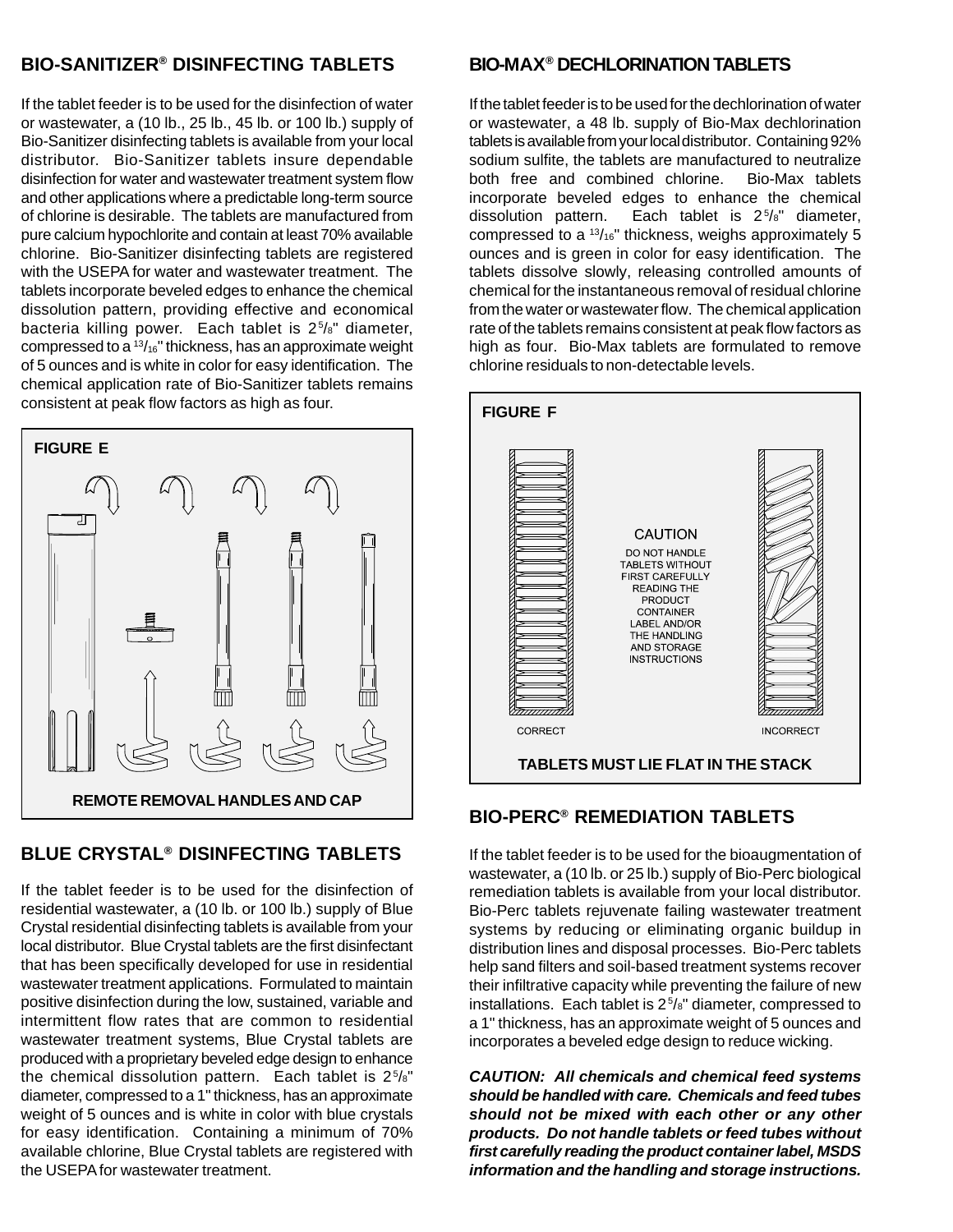## **PLACING THE BIO-DYNAMIC® ON-LINE**

Be sure the entire liquid stream from the facility being served flows through the tablet feeder. Confirm that the proper chemical tablets are being used in the feed tube and that the feed tube is firmly engaged into the retaining ring and locating ribs of the flow deck. After the system has been in operation for at least one hour, draw a sample of the treated effluent from the feeder outlet or the contact chamber inlet to test the chemical application. For chlorination applications, testing can be done using a chlorine test kit, available from your Bio-Dynamic distributor, or a DPD Colorimetric test as outlined in the most recent edition of Standard Methods for the Examination of Water and Wastewater. Dechlorination applications may also require that a chlorine residual test be performed. Multiple samples must be taken to insure that the system has reached equilibrium. Take samples at 15 minute intervals. When three or more consecutive samples produce the same results, the system has reached equilibrium. In direct burial installations, make sure the riser pipe extends at least 3" above grade and is covered securely by a tamper-proof PVC cap.

## **OPERATIONAL ADJUSTMENT**

LF Series feeders can be adjusted without taking the unit off-line. When fully inserted into the feeder body, the feed tube locks into locating ribs molded into the flow deck. This locked position provides the maximum chemical dose. Rotating the feed tube clockwise, one-quarter (1/4) turn from its fully locked position raises the feed tube approximately one-eighth inch (1/<sub>8</sub>"). By raising the feed tube, the chemical delivery can be reduced. Please refer to the Operational Adjustment Chart at the bottom of this page for routine guidance. If there are additional questions regarding operation, contact your local Bio-Dynamic distributor. For further reference, a red identification tag with the contact information of the manufacturer is attached to the feeder.

#### **ROUTINE MAINTENANCE**

LF Series feeders require very little maintenance other than periodic cleaning and refilling of the feed tubes. When performing maintenance, always wear rubber gloves and safety goggles or a face shield and follow the procedures outlined in the handling instructions for the chemicals used in the feeder. Before refilling the feed tubes, rinse the tube and cap thoroughly with fresh water. Occasionally, a feed tube may need to be cleaned with a brush. A service brush for cleaning the feed tube and flow deck is available from your local Bio-Dynamic distributor. To use the brush, remove the extension handle from the top-threaded feed tube cap and screw the brush into the handle. When refilling the feed tube, check the inside of the feeder and rinse any residue with a low pressure hose. Dry the feed tube with a clean cloth before reinserting chemical tablets. The liquid flow will normally prevent accumulation of debris during routine operation. Debris that may become lodged within the feeder during a malfunction of the upstream treatment system can be removed with the cleaning brush or a gloved hand.

# **INTERMITTENT USAGE**

During a period of intermittent use or extended period of non-use, feed tubes should be removed and stored in a well-ventilated, dry, secure location. Refer to the tablet container label and material safety data sheet for detailed safety, storage and/or disposal instructions for the chemical tablets. Reinstall the riser cap securely for the time period the system will be unattended.

| OPERATIONAL ADJUSTMENT CHART                                 |                                            |                                                  |
|--------------------------------------------------------------|--------------------------------------------|--------------------------------------------------|
| <b>Condition</b>                                             | <b>Possible Cause</b>                      | <b>Recommended Remedy</b>                        |
| <b>Insufficient</b><br><b>Chemical</b><br><b>Application</b> | Feed tube empty                            | Refill chemical tablets                          |
|                                                              | Incorrect type of tablets used             | Replace using properly approved tablets          |
|                                                              | Feed tube not properly installed           | Install the feed tube flat on flow deck          |
|                                                              | Tablets jammed in the feed tube            | Remove, clean and properly refill the feed tube  |
|                                                              | Excess solids in effluent                  | Troubleshoot treatment plant                     |
|                                                              | Debris clogging bottom of the feed tube    | Remove, clean and properly refill the feed tube  |
|                                                              | Tablet feeder not level                    | Adjust mounting position                         |
|                                                              | Tablets more than one year old             | Remove, clean and properly refill the feed tube  |
| Overapplication<br>of Chemical                               | Incorrect type of tablets used             | Replace using properly approved tablets          |
|                                                              | Blockage at outlet                         | Rinse feeder with fresh water to remove blockage |
|                                                              | Too many tablets immersed                  | Rotate the feed tube clockwise 90 degrees        |
|                                                              | Excess hydraulic flow                      | Equalize flow prior to the tablet feeder         |
|                                                              | Recirculation piping not properly adjusted | Increase percentage of recirculation flow        |
|                                                              | Tablet feeder not level                    | Adjust mounting position                         |